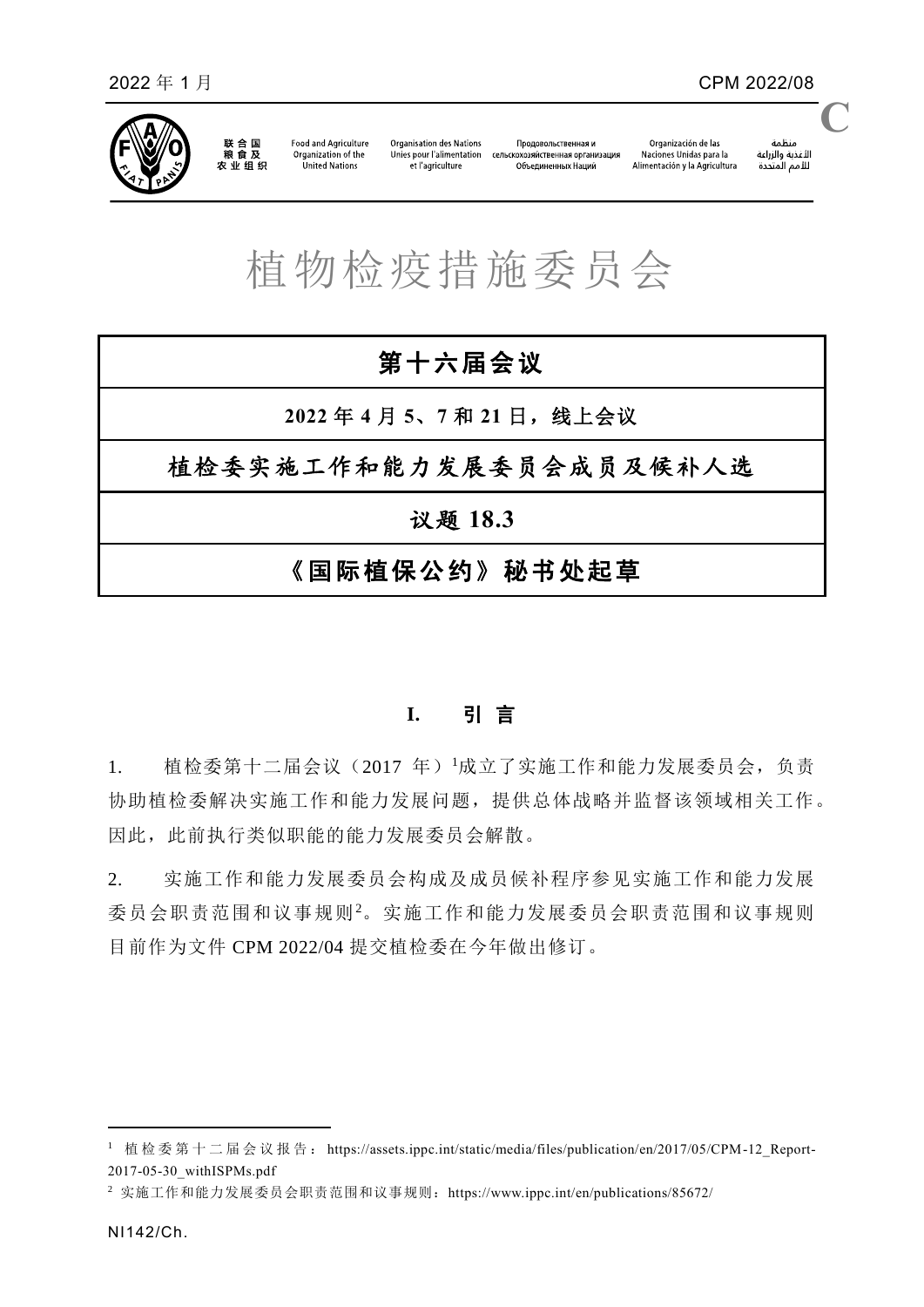#### **II.** 实施工作和能力发展委员会成员最新情况

3. 实施工作和能力发展委员会现有成员由植检委主席团于 2020 年选出并经 植检委第十五届会议(2021年)确认。提交植检委第十六届会议(2022年)的 实施工作和能力发展委员会成员仅有一项主要变更。Olga LAVRENTJEVA 女士 (爱沙尼亚)已辞任实施工作和能力发展委员会成员,根据实施工作和能力发展 委员会职责范围和议事规则,欧洲已提名由作为欧洲两位候补成员中第一位的 Ringolds ARNITIS 先生(拉脱维亚)接替 Olga LAVRENTJEVA 女士, 担任实施 工作和能力发展委员会欧洲区域代表。欧洲提名了 Matthew EVERATT 先生(英国) 作为第二位候补成员。来自欧洲的植检委主席团代表于 2021 年 3 月批准了上述 提名。

实施工作和能力发展委员会成员最新情况载于附录。

#### **III.** 决 定

4. 请植检委:

1) 确认附录所载实施工作和能力发展委员会成员以及替代和候补成员。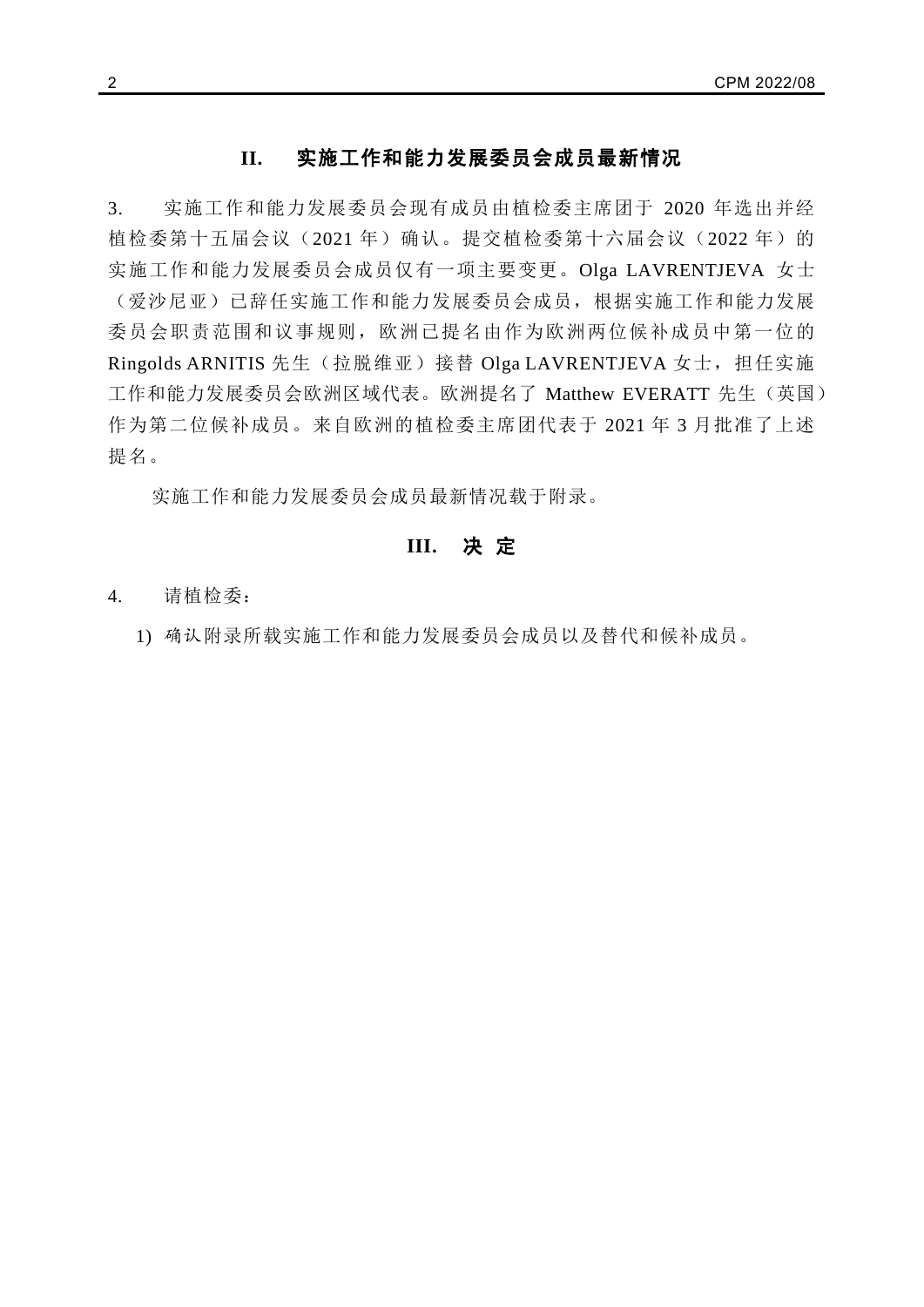## 附录:实施工作和能力发展委员会成员

### 实施工作和能力发展委员会成员

| 区域/职责        | 国家   | 姓名,组织,地址,电话                                                                                                                                                                                                                                       | 电子邮件                                    | 当前任期1/<br>任期年限          |
|--------------|------|---------------------------------------------------------------------------------------------------------------------------------------------------------------------------------------------------------------------------------------------------|-----------------------------------------|-------------------------|
| 非洲           | 肯尼亚  | <b>Faith NDUNGE 女士</b><br>Chief Inspector - Trade and<br><b>Standards Office.KEPHIS</b><br>P.O.Box 49592, 00100 Nairobi<br>Kenya<br>电话: 254 722697674                                                                                             | ndungeq@yahoo.com<br>fndunge@kephis.org | 第二任期<br>$(2020-2023)$   |
| 亚洲           | 韩国   | Kyu-Ock YIM 女士<br>Senior Researcher- Export<br>Management Division .Dept. of<br>Plant Quarantine<br>Animal and Plant Quarantine<br>Agency<br>Ministry of Agriculture, Food and<br><b>Rural Affairs</b><br>Republic of Korea<br>电话: 82-31-420-7665 | koyim@korea.kr                          | 第一任期<br>$(2020-2023)$   |
| 欧洲           | 拉脱维亚 | Ringolds ARNITIS 先生<br>Chief adviser -<br><b>State Plant Protection Service</b><br>Lielvardes 36, Riga, Lv-1036<br>Latvia<br>电话: +371-26647626                                                                                                    | ringolds.arnitis@hotmail.<br>com        | 第一任期<br>$(2021 - 2024)$ |
| 拉丁美洲及<br>加勒比 | 伯利兹  | Francisco Adrian GUTIERREZ 先生<br><b>Technical Director Plant Health</b><br>Belize Agricultural Health<br>Authority<br>Corner Hummingbird Highway /<br>Forest Drive, Belmopan,<br>Belize<br>电话: 501-604-0319                                       | francisco.gutierrez@baha.<br>org.bz     | 第二任期<br>$(2020-2023)$   |

**.** 

<sup>1</sup> 实施工作和能力发展委员会成员新任期(2020-2023 年)自 2020 年 11 月开始。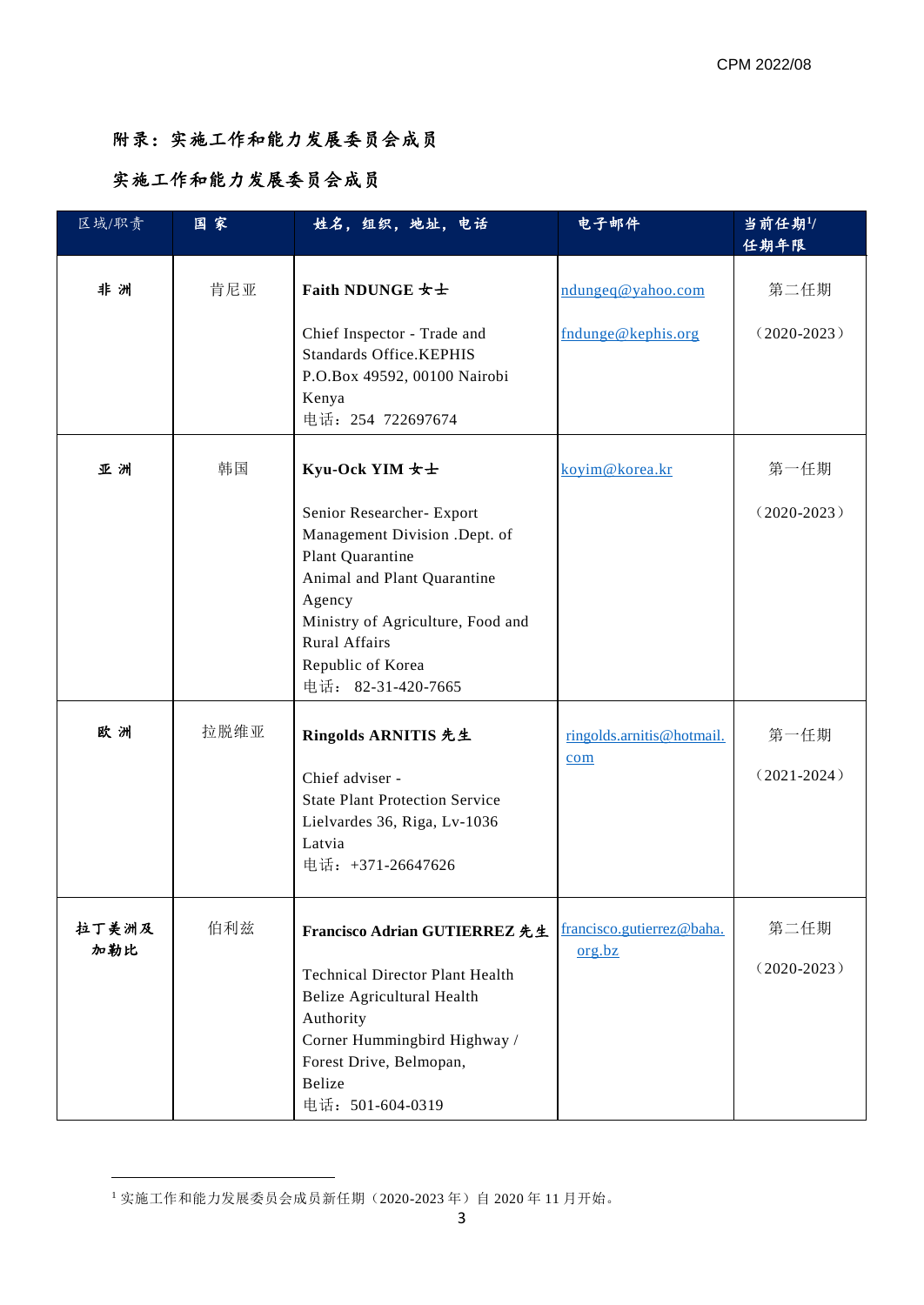#### CPM 2022/08

| 区域/职责 | 国家                                | 姓名,组织,地址,电话                                                                                                                                                                                                                                                  | 电子邮件                                               | 当前任期1/<br>任期年限          |
|-------|-----------------------------------|--------------------------------------------------------------------------------------------------------------------------------------------------------------------------------------------------------------------------------------------------------------|----------------------------------------------------|-------------------------|
| 近东及北非 | 埃及                                | Ahmed M. Abdellah<br>ABDELMOTTALEB 先生                                                                                                                                                                                                                        | bidoeng@yahoo.com                                  | 第一任期<br>$(2020-2023)$   |
|       |                                   | Plant Health Officer- Plant<br>Protection and Quarantine Dep.,<br>Ministry of Municipality and<br>Environment. P.O.1966, Doha,<br>Qatar<br>电话: +97433262779                                                                                                  | bidoeng@gmail.com                                  |                         |
| 北美    | 加拿大<br>(实施工作和<br>能力发展<br>委员会主席)   | Dominique PELLETIER 先生<br><b>International Plant Health Standards</b><br>Officer<br>Canadian Food Inspection Agency<br>1400, Merivale Rd, Tower 1, Room<br>307,<br>Ottawa, ON, K1A 0Y9<br>Canada<br>电话: 613-773-6492                                         | dominique.pelletier@ins<br>pection.gc.ca           | 第二任期<br>$(2020 - 2023)$ |
| 西南太平洋 | 斐济                                | Nilesh Ami CHAND 先生<br><b>Chief Plant Protection Officer-</b><br>Biosecurity Authority of Fiji<br>G. P. O. Box 18360,<br>Suva<br>Fiji<br>电话: +679 9967 595 / 8960580                                                                                         | pranavrchand@hotmail.<br>com<br>nachand@baf.com.fj | 第一任期<br>$(2020-2023)$   |
| 专家    | 澳大利亚<br>(实施工作和<br>能力发展委员会<br>副主席) | Christopher John DALE 先生<br><b>Assistant Director Plant Health</b><br>Surveillance and Diagnostics<br>Department of Agriculture, Water<br>and the Environment<br>7 London Circuit, Canberra ACT<br>2601<br>Australia<br>电话: +61 262725192 /<br>+61 466459129 | chris.dale@agriculture.<br>gov.au                  | 第二任期<br>$(2020-2023)$   |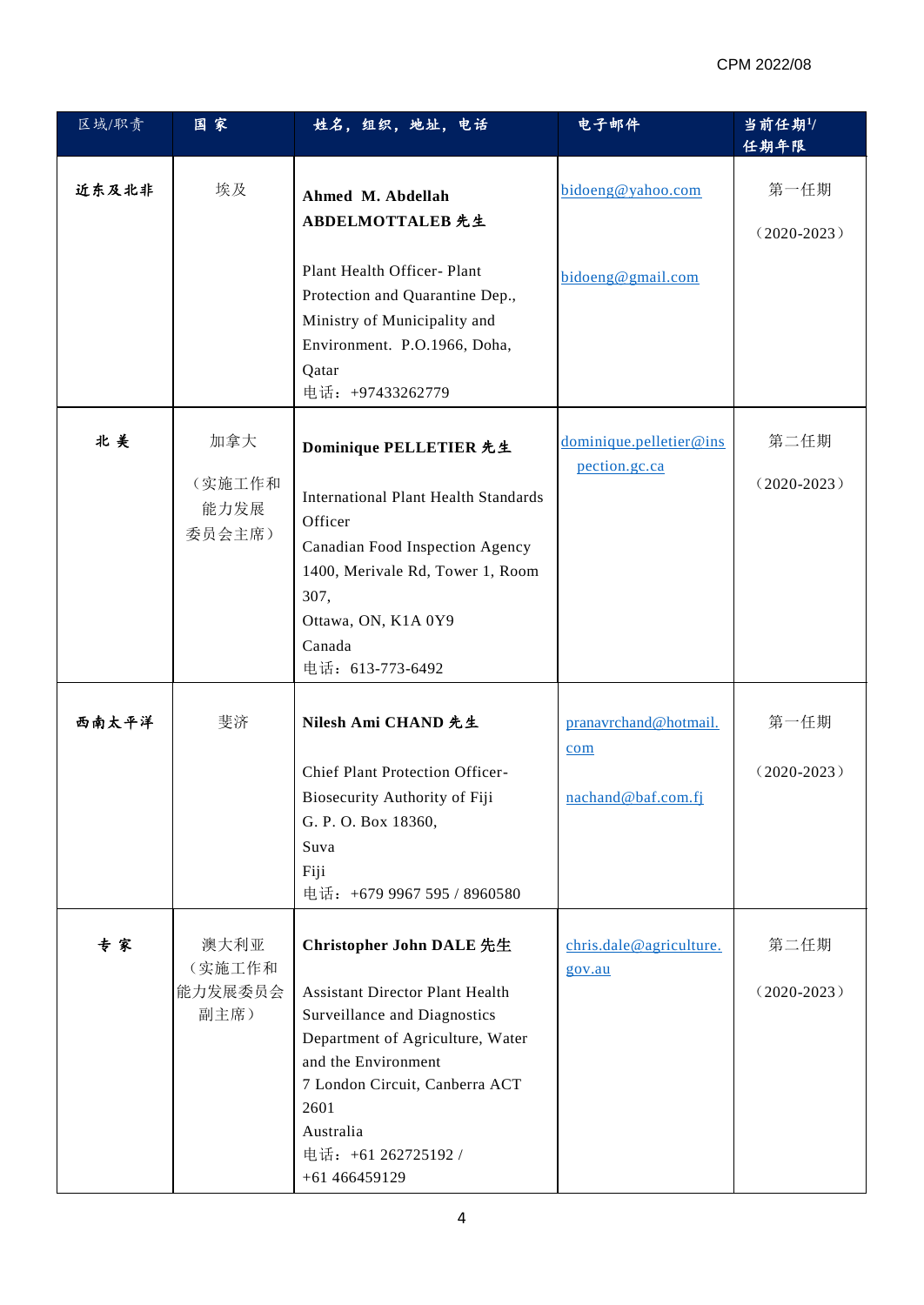| 区域/职责 | 国家    | 姓名,组织,地址,电话                                                                                                                                                                                                                        | 电子邮件                                | 当前任期1/<br>任期年限        |
|-------|-------|------------------------------------------------------------------------------------------------------------------------------------------------------------------------------------------------------------------------------------|-------------------------------------|-----------------------|
| 专家    | 智利    | Ruth AREVALO MACIAS 女士                                                                                                                                                                                                             | ruth.arevalo@sag.gob.cl             | 第一任期                  |
|       |       | Professional of the Phytosanitary<br>Regulation and Certification<br>Department<br>Paseo Bulnes 140, Piso 3,<br>Santiago<br>Chile<br>电话: 56223451246                                                                               |                                     | $(2020-2023)$         |
| 专家    | 哥斯达黎加 | Magda GONZALEZ ARROYO 女士                                                                                                                                                                                                           | mgonzalez@sfe.go.cr                 | 第二任期                  |
|       |       | Head<br>of standards and regulation dpt.,<br>Servicio fitosanitario del estado<br>Sabana Sur, contiguo a edificio del<br>Ministerio de Agricultura y Ganader<br>ía,<br>San José,<br>Costa Rica<br>电话: (506)25493600                |                                     | $(2020-2023)$         |
| 专家    | 荷兰    | Thorwald GEUZE 先生                                                                                                                                                                                                                  | t.geuze@nvwa.nl                     | 第一任期                  |
|       |       | Senior Plant Health Officer - Food<br>and consumer Product Safety<br>Authority (NVWA)<br>Catharijnesingel 59, 3511 GG<br>Utrecht,<br>The Netherlands<br>电话: +31-(0)6-51290267                                                      |                                     | $(2020-2023)$         |
| 专家    | 新西兰   | <b>Lalith Bandula KUMARASINGHE</b><br>先生                                                                                                                                                                                           | Lalith.kumarasinghe@<br>mpi.govt.nz | 第一任期<br>$(2020-2023)$ |
|       |       | Plant Health and Environment<br>Laboratory<br>Diagnostic and Surveillance<br>Services<br>Ministry for Primary Industries<br>231 Morrin Road, St.<br>Johns.Auckland<br>New Zealand<br>电话: (64) 9 9095713<br>Mobile: (64) 29 9095713 |                                     |                       |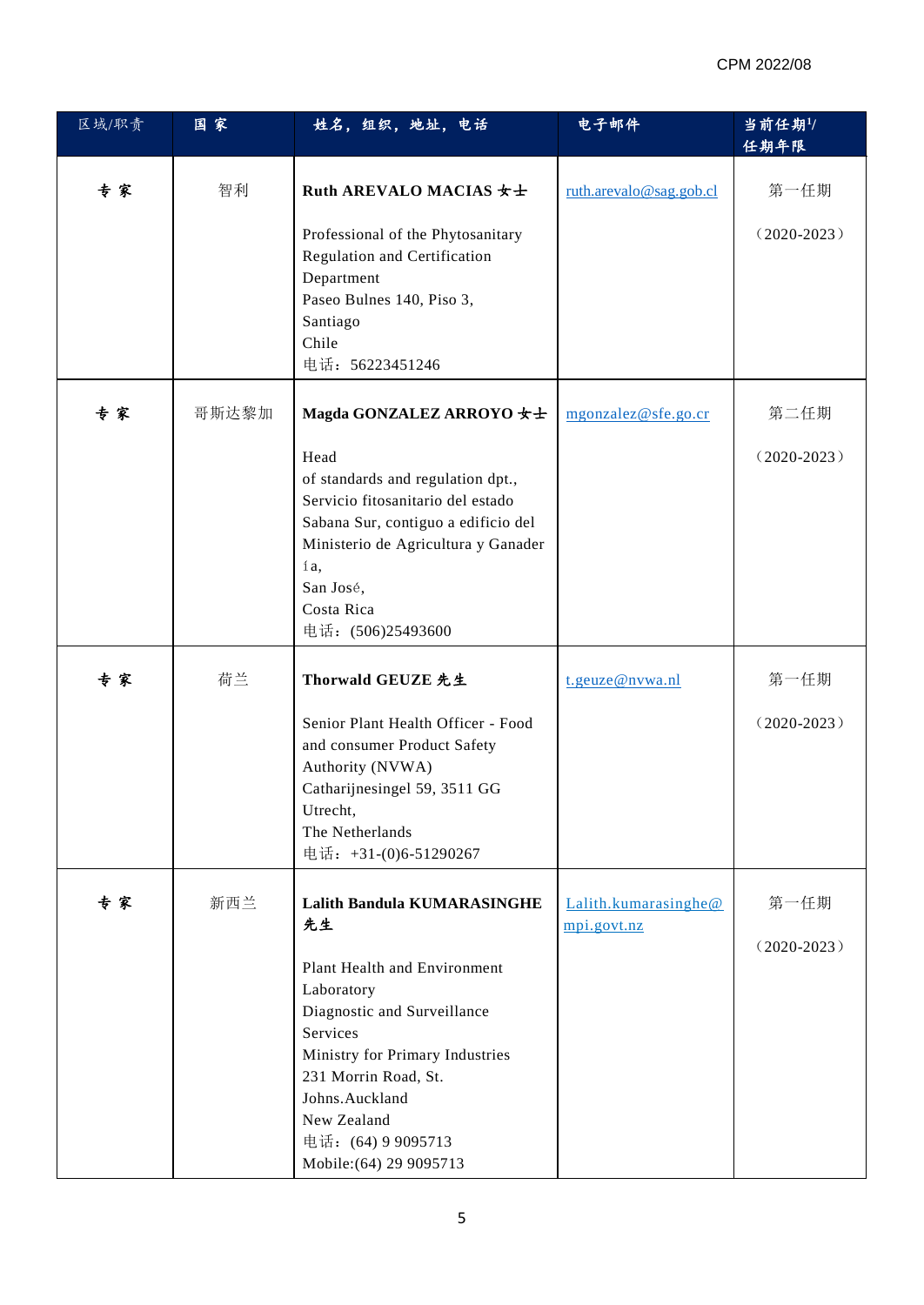| 区域/职责            | 国家           | 姓名,组织,地址,电话                                    | 电子邮件                            | 当前任期1/<br>任期年限 |
|------------------|--------------|------------------------------------------------|---------------------------------|----------------|
| 标准委员会<br>代表2     |              | Álvaro SEPÚLVEDA LUQUE 先生                      | alvaro.sepulveda@sag.<br>gob.cl | 第二任期           |
|                  |              | Ingeniero Agrónomo / Encargado de              |                                 | $(2021-2024)$  |
|                  |              | Importaciones Servicio Agri-cola<br>y Ganadero | asepulvedal@hotmail.com         |                |
|                  |              | Servicio Agrícola y Ganadero                   |                                 |                |
|                  |              | División Protección Agrícola y                 |                                 |                |
|                  |              | Forestal                                       |                                 |                |
|                  |              | Av.Bulnes No. 140,                             |                                 |                |
|                  |              | 3er.Piso.Santiago de Chile                     |                                 |                |
|                  |              | Chile                                          |                                 |                |
|                  |              | 电话: +56 2 23451454                             |                                 |                |
|                  |              | Fax:+56 2 2345 1203                            |                                 |                |
| 区域植保组织<br>技术磋商会议 | 北美植物保护<br>组织 | Stephanie BLOEM 女士                             | stephanie.bloem@nappo.<br>org;  | 第二任期           |
| 代表3              |              | <b>Executive Director North American</b>       |                                 | $(2020-2023)$  |
|                  |              | <b>Plant Protection Organization</b>           | tita.bloem@gmail.com            |                |
|                  |              | Secretariat                                    |                                 |                |
|                  |              | 1730 Varsity Drive, Suite 145,                 |                                 |                |
|                  |              | Raleigh, North Carolina 27606                  |                                 |                |
|                  |              | United States of America                       |                                 |                |
|                  |              | 电话: +919 617 4040 /                            |                                 |                |
|                  |              | Mobile: + 919 480 4761                         |                                 |                |

**.** 

<sup>2</sup> 指定代表可根据标准委员会决定变更

<sup>3</sup> 指定代表可根据区域植保组织技术磋商会议决定变更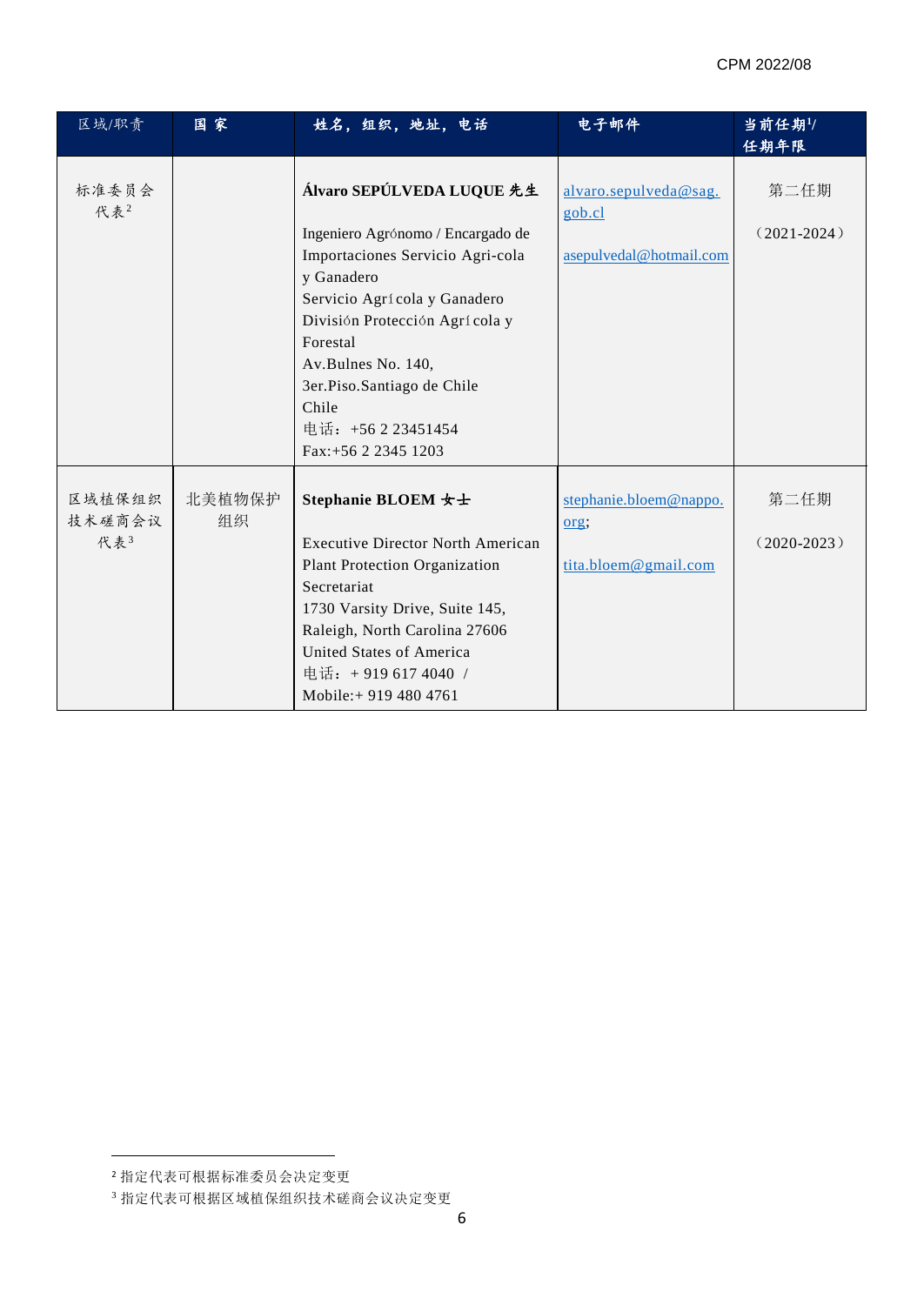## 实施工作和能力发展委员会替代和候补成员

| 区域 | 国家     | 姓名,组织,地址,电话                                       | 电子邮件                          | 当前任期/           |
|----|--------|---------------------------------------------------|-------------------------------|-----------------|
|    |        |                                                   |                               | 任期年限            |
|    |        |                                                   |                               |                 |
| 非洲 | 塞拉利昂   | Raymonda JOHNSON 女士                               | raymonda.johnson@yahoo.com    | 第一任期            |
|    |        | Head Crop Protection-                             |                               | $(2019-2022)$   |
|    |        | NPPO, Ministry of Agriculture and                 |                               |                 |
|    |        | Forestry<br>1 <sup>st</sup> Floor Youyi Building, | raymonda.johnson.rj@gmail.com |                 |
|    |        | <b>Brookfields</b>                                |                               |                 |
|    |        | Sierra Leone                                      |                               |                 |
|    |        | 电话: +23276271030                                  |                               |                 |
|    |        |                                                   |                               |                 |
| 亚洲 |        | 空缺                                                |                               |                 |
|    |        |                                                   |                               |                 |
|    |        |                                                   |                               |                 |
|    | 希腊(1)  | Stavroula IOANNIDOU 女士                            | stioannidou@minagric.gr       | 第一任期            |
|    |        | National Regulatory expert on                     |                               | $(2021 - 2024)$ |
|    |        | Plant Health                                      |                               |                 |
|    |        | Ministry of Rural Development<br>and Food         |                               |                 |
|    |        | 150 Sygrou Av.17671                               |                               |                 |
|    |        | Kalithea, Athens                                  |                               |                 |
|    |        | Greece                                            |                               |                 |
| 欧洲 |        | 电话: +30 210 9287133<br>手机: +30 6973794664         |                               |                 |
|    |        |                                                   |                               |                 |
|    | 英国 (2) | Matthew EVERATT 先生                                | Matthew.Everatt@defra.gov.uk  | 第一任期            |
|    |        | Senior plant pest risk manager                    |                               | $(2021 - 2024)$ |
|    |        | (SEO)                                             |                               |                 |
|    |        | 8 Freemens Court,<br>Water Lane, York,            |                               |                 |
|    |        | YO30 6PU                                          |                               |                 |
|    |        | United Kingdom                                    |                               |                 |
|    |        | 手机: 07896201770                                   |                               |                 |